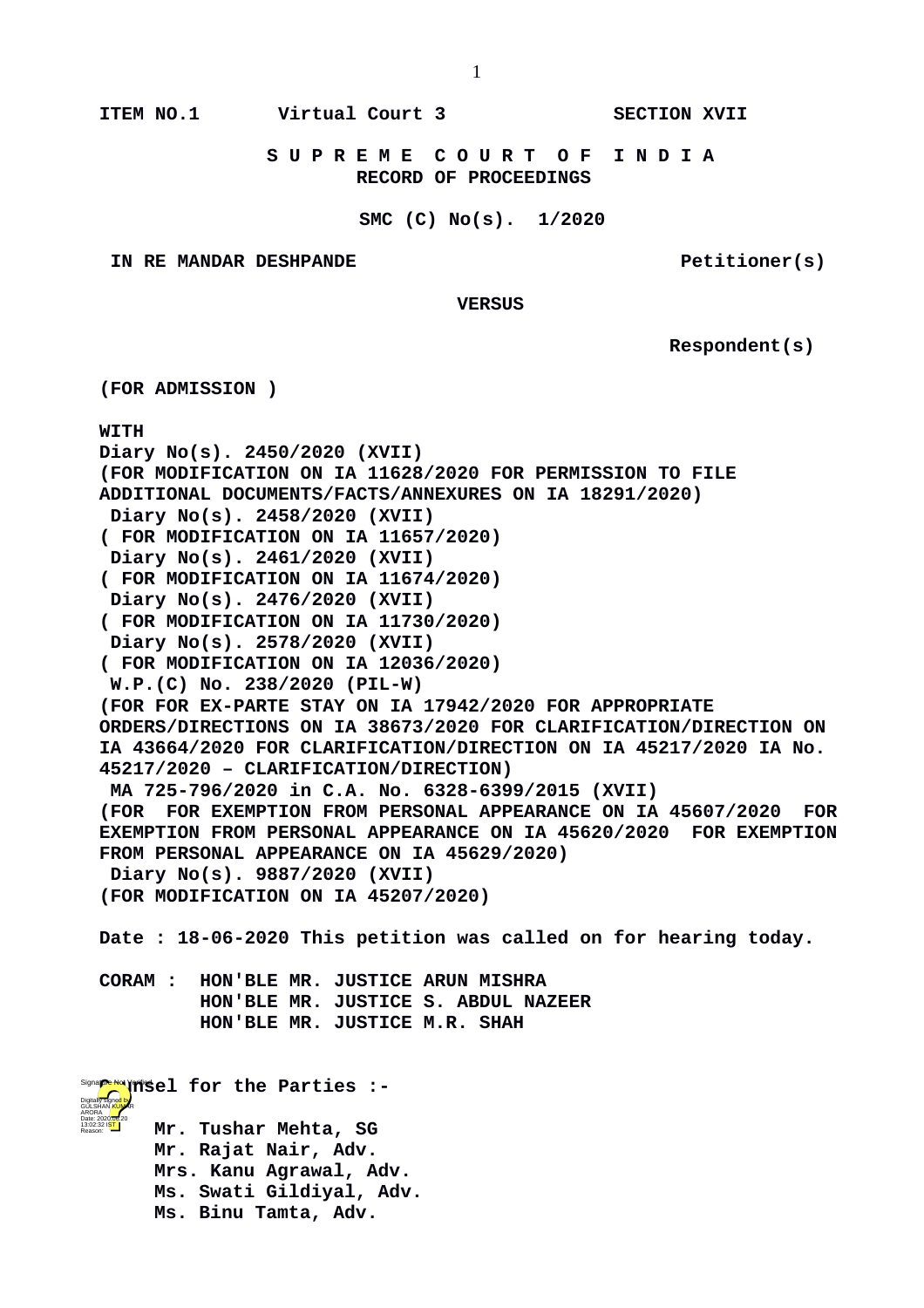**Mr. Gurmeet Singh Makker, AOR Mr. Dhruv Tamta, Adv. Mr. Mukul Rohatgi, Sr. Adv. Mr. Mahesh Agarwal, Adv. Ms. Shally Bhasin, Adv. Mr. Victor Das, Adv. Ms. Saloni Mahajan, Adv. Mr. E.C. Agrawala, AOR Mr. Shyam Divan, Sr. Adv. Mr. Anoop Rawat, Adv. Ms. Smarika Singh, Adv. Ms. Shreya Sircar, Adv. Mr. Chaitanaya Safaya, Adv. Mr. Saurav Panda, Adv. Mr. Rishabh Sharma, Adv. Mr. Shardul S. Shroff AOR Dr. Abhishek Manu Singhvi, Sr. Adv. Mr. Gopal Jain, Sr. Adv. Mr. Harsh Kaushik, Adv. Ms. Vibha Dhawan, Adv. Mr. Pukhrambam Ramesh Kumar, Adv. Ms. Alvia Ahmad, Adv. Ms. Anupama Nagangom, Adv. Mr. Karun Sharma, Adv. Mr. Brijender Chahar, Sr. Adv. Mr. Anil Kumar Mishra, Adv. Mr. Sriram P., AOR Mr. Arvind P. Datar, Sr. Adv. Mr. Ramji Srinivasan, Sr. Adv. Ms. Manali singhal, Adv. Mr. Mansoor Ali Shoket, Adv. Mr. Santosh Sachin, Adv. Mr. Deepak S. Rawat, Adv. Ms. Aanchal Kapoor, Adv. Mr. Nitin Kala, Adv. Mr. Kunal Singh, Adv. Ms. Ranjeeta Rohatgi, AOR Mr. Kapil Sibal, Sr. Adv. Mr. Manjul Bajpai, Adv. Mr. Nitin Kala, Adv. Mr. Pukhrambam Ramesh Kumar, Adv. Mr. Shashat Bajpai, Adv. Mr. Jagjeet Singh Sahani, Adv. Mr. Kunal singh, Adv. Ms. Anupama Nagangom, Adv. Mr. Karun Sharma, Adv.**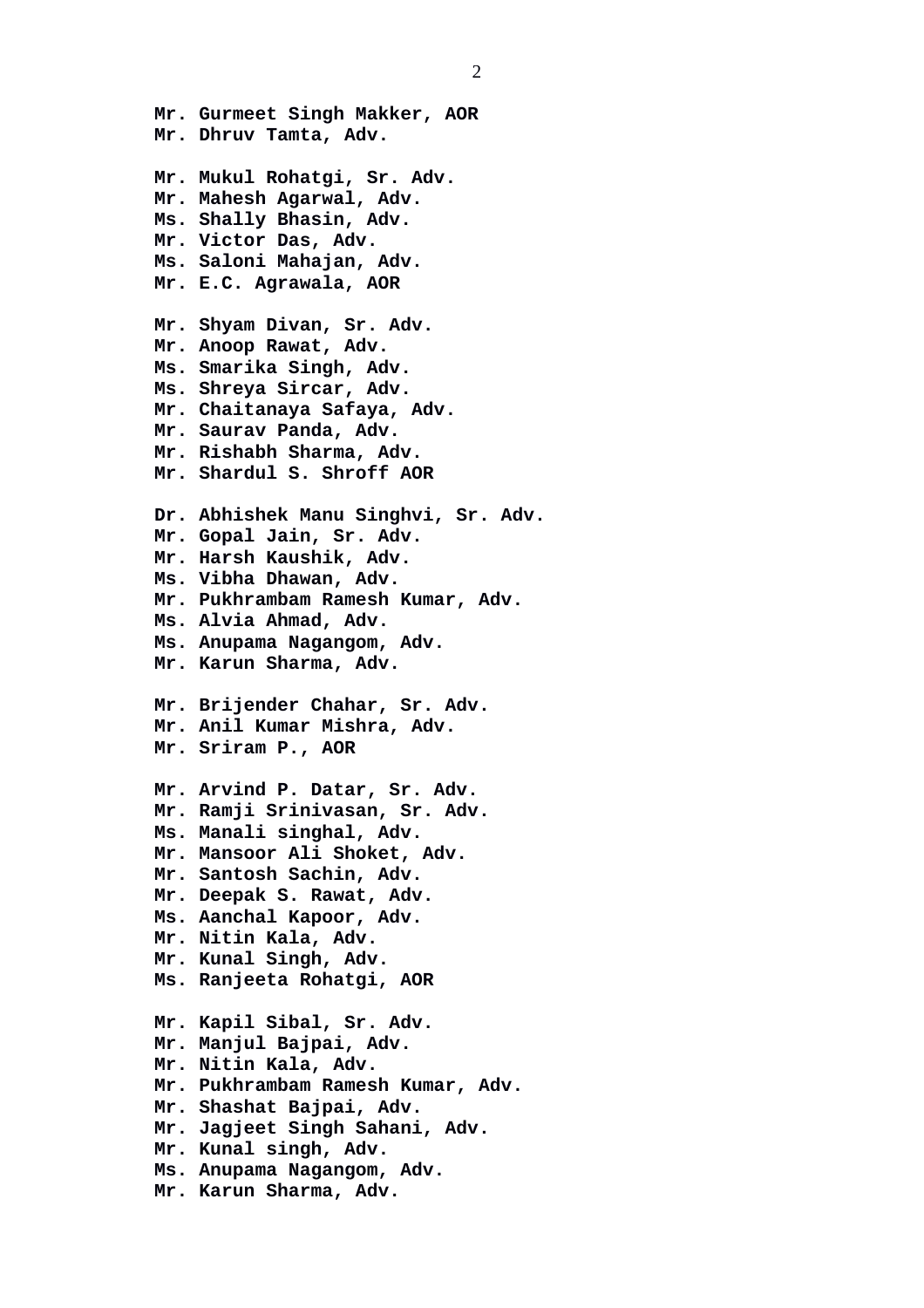**Ms. Shikha Sarin, Adv. Mr. Rahul Narayan AOR Mr. Amit Dhingra Adv., Adv. Mr. Rohit Mahajan, Adv. For M/s. Dua Associates, AOR Mr. Sriram P., AOR Mr. Swetank Shantanu, AOR Mr. Ravi S. chauhan, Adv.**

**Mr. Pratap Shanker, Adv.**

**Ms. Shilpi Shrivastava, Adv.**

## **UPON hearing the counsel the Court made the following O R D E R**

**Considered the Affidavit filed by the Department of Telecommunications. It has been pointed out by Mr. Tushar Mehta, learned Solicitor General that with respect to Public Sector Undertakings, the Department has decided to withdraw the demands which constitute 96% of the demand and with respect to 4% other Public Sector Undertakings, the final decision shall be taken before the next date of hearing and placed on record.**

**We have also considered the affidavit filed by Vodafone and Idea pursuant to our order dated 11.6.2020 in M.A. D. No.9887/2020. Mr. Tushar Mehta, learned Solicitor Genera, has prayed for time to respond to the same. We have requested the telecom operators to file audited Balance Sheets, for the last 10 years including for the Calender year ending 31.3.2020 as well as the Income Tax Returns and the particulars of AGR deposited during the last 10 years and we have also requested to make payments of reasonable amount also to show their bonafides, before the next date of hearing.**

3